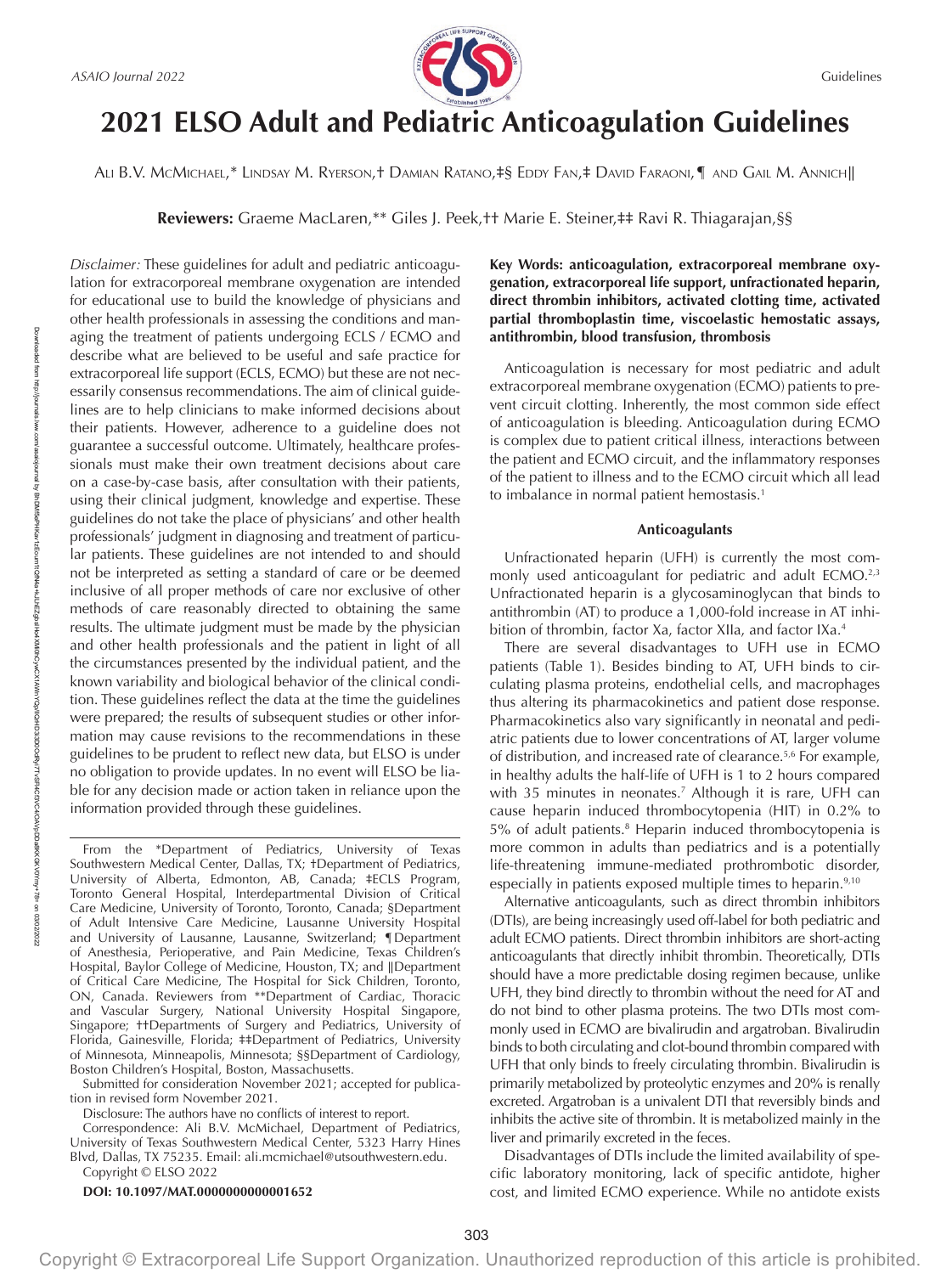| Anticoagulant      | Mechanism of Action                             | Half-Life (mins)                                          | Advantages                                               | <b>Disadvantages</b>                                                   |
|--------------------|-------------------------------------------------|-----------------------------------------------------------|----------------------------------------------------------|------------------------------------------------------------------------|
| UFH                | Main: binds to AT to<br>inhibit thrombin and Xa | 60-90 (adults) and<br>35-75 (pediatrics)                  | Inexpensive; has antidote<br>(protamine)                 | Binds to other plasma<br>proteins; heparin induced<br>thrombocytopenia |
| <b>Bivalirudin</b> | Reversibly binds<br>to thrombin                 | 25 (adults) and 15-42 Does not require AT<br>(pediatrics) |                                                          | No antidote, caution with blood<br>stasis and renal dysfunction        |
| Argatroban         | Reversibly binds<br>to thrombin                 | $39 - 51$                                                 | Does not require AT; not degraded<br>by serine proteases | No antidote; variable dosing;<br>caution with hepatic dysfunction      |

Table 1. Summary of the Mechanism of Action, Advantages and Disadvantages of Anticoagulants During ECMO

AT, antithrombin; ECMO, extracorporeal membrane oxygenation; UFH, unfractionated heparin.

for DTIs, discontinuation of the agent is often the only treatment necessary given their short half-life (Table 1). In addition, recombinant factor VIIa has been shown to be an effective reversal agent. Furthermore, bivalirudin can be quickly removed by continuous renal replacement therapy and plasmapheresis.<sup>11</sup> Nonetheless, caution should be used with bivalirudin in low flow states such as severe cardiac dysfunction due to risk of localized bivalirudin proteolysis and formation of an intracardiac thrombus.12 It is also common for low flow areas in the circuit (*e.g.* lab access lines or reperfusion cannulas) to clot when on bivalirudin and they may require frequent changes.

Several retrospective case series have examined the use of DTIs compared with UFH for pediatric and adult ECMO patients.13–29 Large, prospective randomized trials are needed to confirm the efficacy and superiority of DTIs before their use as the primary anticoagulant for ECMO patients.

# **Therapeutic Monitoring of Anticoagulants**

The optimal method to measure UFH and DTI efficacy on ECMO is unknown. Anticoagulation monitoring for drug specific effect is done *in vitro*. As such, this does not take into account endothelial responses nor blood/artificial-surface responses to anticoagulation *in vivo* during ECMO. This is a major limitation in understanding how coagulation occurs in the patient. The majority of coagulation tests used to monitor anticoagulation are plasma-based tests. Plasma-based tests such as activated partial thromboplastin time (aPTT) are partial functional measures of coagulation and do not account for platelet function or clot strength. In contrast, some whole blood tests such as viscoelastic tests incorporate platelet function and assess clot strength but are not always routinely performed or available at ECMO institutions. Viscoelastic tests also require expertise in viscoelastic technology to interpret and guide clinical management.

A tailored strategy for each patient which allows for interpretation of their anticoagulation monitoring in the context of their individual baseline (as opposed to laboratory baseline), overall inflammatory state (such as septic shock), end-organ dysfunction (liver and kidney) and platelet function as well as consideration of their unique bleeding and clotting risks is needed for optimal anticoagulation. Anticoagulation monitoring tests are only tests; they do not represent *in vivo* physiology. The clinician must interpret results in the context of their patient and circuit. It is recommended especially in pediatrics or challenging cases to perform both a plasma-based test to measure specific anticoagulant effect and a whole blood test to measure point of care hemostasis.

Table 2 summarizes the advantages and disadvantages of different monitoring techniques for UFH and DTIs and Table 3 describes a suggested anticoagulation monitoring regimen based on ELSO's recommendations.

#### *Activated Clotting Time*

Based on experience with cardiopulmonary bypass and availability as a point of care test, activated clotting time (ACT) was the historical test to monitor ECMO anticoagulation. However, as our understanding of the complexities of anticoagulation and ECMO coagulopathy have evolved, anticoagulation monitoring has intensified in select cases and ACT has been slowly replaced in some centers with other laboratory testing.<sup>2,3,31</sup> Activated clotting time measures the time in seconds of whole blood to form fibrin clot after the addition of various coagulation activators. Hence, it does not represent solely UFH effect, but rather provides a physical examination of the blood at the specific time the test is done. Activated clotting time does not measure clot strength. Activated clotting time results will vary based on many factors including platelet number and function, fibrinogen level, coagulation factor deficiencies, temperature, hemodilution, as well as technical factors. Different ACT machines yield different results either because of different coagulation activators or because they are measuring different end points and as a result they cannot be used interchangeably. Activated clotting time is not licensed to monitor DTIs, although it can be used to follow the anticoagulation trends once DTIs are established. Expertise in understanding and interpreting ACT results, rather than adhering to a specific number or range, can make it a useful whole blood test if viscoelastic testing is not routinely available.

#### *Activated Partial Thromboplastin Time*

Historically, dose monitoring of patients receiving UFH has been done with aPTT. Activated partial thromboplastin time is also the standard monitoring test for DTIs because of its wide availability. The aPTT test is a plasma-based test that measures the time from factor XII activation to fibrin formation, after calcium is added to the plasma, which was exposed to phospholipid and a contact activator. A prospective, non-ECMO, adult study from 1972 demonstrated that an aPTT between 1.5 and 2.5 times normal was associated with a decreased risk of recurrent venous thromboembolism.<sup>32</sup> Based on this adult study, the therapeutic range for the aPTT was set at 1.5 to 2.5 times the patient's pretherapy baseline aPTT, however, this was never validated in randomized controlled trials or in ECMO patients. Additionally, in children the baseline aPTT varies with age because of developmental hemostasis.

The use of aPTT for UFH monitoring is based on the assumption that the patient's baseline aPTT is comparable to normal controls and that there is a linear relationship between UFH dose and aPTT. The baseline aPTT in critically ill patients is often different from normal controls which limits the utility of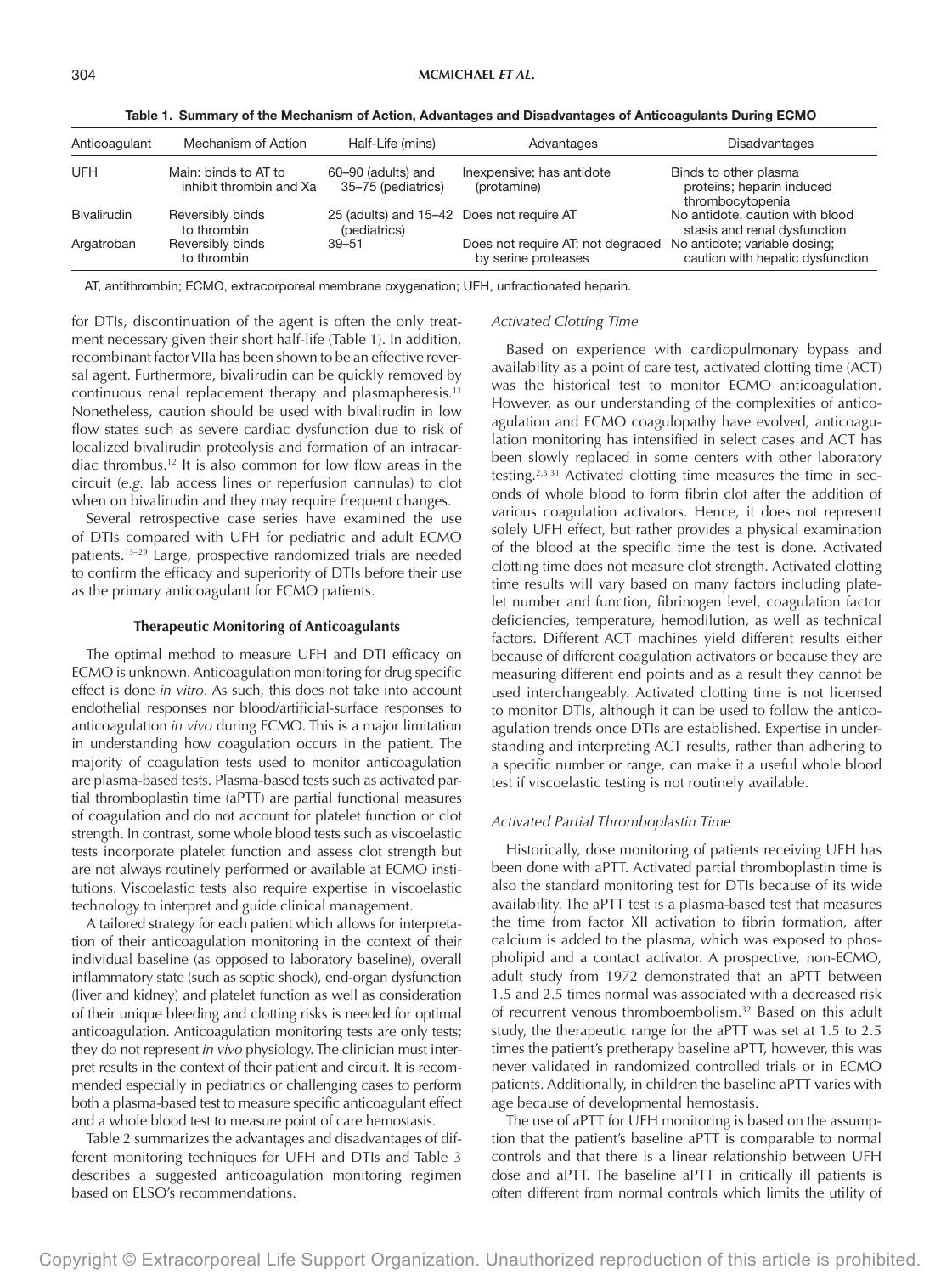| Test                           | Advantages                                                                                                                 | Disadvantages                                                                                                                                                                                                                                                                                                                                       | Use in DTI                                                                          |
|--------------------------------|----------------------------------------------------------------------------------------------------------------------------|-----------------------------------------------------------------------------------------------------------------------------------------------------------------------------------------------------------------------------------------------------------------------------------------------------------------------------------------------------|-------------------------------------------------------------------------------------|
| <b>ACT</b>                     | Whole blood test<br>Point of care test<br>Primary method to monitor UFH in                                                 | Affected by clinical factors including:<br>Thrombocytopenia or platelet dysfunction<br>Elevated d-dimers                                                                                                                                                                                                                                            | Not approved for<br><b>DTIs</b>                                                     |
|                                | <b>ECMO</b><br>Widely available<br>Inexpensive<br>Examines blood response to all<br>factors influencing hemostasis         | Low fibrinogen or other coagulation factor deficiencies<br>Hypothermia (shortened with hyperthermia)<br>Hemodilution or anemia<br><b>Technical factors</b><br>Measures end point of the clotting cascade, but does not<br>solely represent UFH effect                                                                                               |                                                                                     |
| aPTT                           | Gold standard assay for UFH<br>monitoring outside of ECMO                                                                  | No standardization between different ACT devices<br>Plasma test                                                                                                                                                                                                                                                                                     | Yes, standard test<br>for DTI                                                       |
|                                | Widely available<br>Point of care now available                                                                            | High degree of intrapatient and interpatient variability<br>especially in infants<br>Less reliable in critical illness<br>Influenced by blood collection techniques (composition of<br>sampling tube, timing of sample collection)<br>No standardization between different aPTT reagents<br>Requires revalidation of aPTT target range with new lot | Underestimates<br>true anticoagulant<br>effect at higher<br>concentration of<br>DTI |
| Anti-Xa Assay                  | Specific measure of UFH effect based Plasma test<br>on the ability of UFH to catalyze<br>AT's inhibition of Factor Xa      | of reagent<br>No standardization between assays<br>Use of exogenous antithrombin or dextran sulphate                                                                                                                                                                                                                                                | No                                                                                  |
|                                | Reports of better association with UFH<br>dose and less variability than aPTT                                              | Chromogenic assay<br>Falsely low anti-Xa result with plasma free hemoglobin ><br>50 mg/dl, triglyceride > 500 mg/dl, and bilirubin > 6 mg/dl                                                                                                                                                                                                        |                                                                                     |
| <b>TEG/ROTEM</b>               | Whole blood test<br>Point of care<br>Provides information about both clot<br>strength and fibrinolysis                     | Limited availability<br>Expensive and still considered research for some centers<br>Differences between TEG and ROTEM<br>Limited data describing correlation with conventional UFH                                                                                                                                                                  | Yes, limited data                                                                   |
| Plasma dilute<br>thrombin time | Improved sensitivity over aPTT to<br>monitor direct thrombin inhibitors<br>Not affected by antiphospholipid                | and clinical outcomes<br>Research assay (unavailable at most centers)<br>Not approved by FDA for monitoring of bivalirudin (but<br>approved for dabigatran and argatroban)                                                                                                                                                                          | Limited availability                                                                |
| Ecarin clotting<br>time        | antibodies<br>Linear response to DTI concentration<br>Unaffected by variations in clotting<br>factors including fibrinogen | Research assay (unavailable at most centers)<br>Not approved by FDA for monitoring of bivalirudin                                                                                                                                                                                                                                                   | Research only                                                                       |

#### Table 2. Summary of the Advantages and Disadvantages of Anticoagulation Testing

ACT, activated clotting time; aPTT, activated partial thromboplastin time; AT, antithrombin; DTI, dilute thrombin time; ECMO, extracorporeal membrane oxygenation; FDA, food and drug administration; TEG, thromboelastography; UFH, unfractionated heparin; UFH, unfractionated heparin.

aPTT as a measure of UFH effect. Nonspecific acute phase reactants, factor VIII and fibrinogen are often elevated in critically ill patients and may shorten the aPTT masking the true UFH effect.

|  |           | Table 3. Suggested Anticoagulation Monitoring Laboratory |
|--|-----------|----------------------------------------------------------|
|  | Schedule* |                                                          |

| Frequency                                                                                                                                                           |
|---------------------------------------------------------------------------------------------------------------------------------------------------------------------|
|                                                                                                                                                                     |
| $Q1h-Q2h$<br>Q6h-Q12h<br>Q6h-Q12h<br>Q6h-Q12h<br>Q12h-Q24h<br>Q12h-Q24h<br>Q12h-Q24h<br>Daily-PRN<br>Daily<br>Daily-PRN for bleeding or<br>thrombotic complications |
|                                                                                                                                                                     |

Adapted from Brogan.30

\*If patient is clinically stable with no bleeding or clotting, it is reasonable to draw complete blood count and coagulation labs once daily.

ACT, activated clotting time; aPTT, activated partial thromboplastin time; CBC, complete blood count; INR, international normalized ratio.

As a result, aPTT demonstrates a high degree of intrapatient and interpatient variability that can result in an increased number of aPTT tests drawn for UFH monitoring and frequent UFH dose changes. Consequently, many clinical laboratories and clinicians have substituted the anti-Xa assay for UFH monitoring.

#### *Anti-Xa Assay*

The anti-Xa assay is a measure of UFH effect based on the ability of UFH to catalyze AT's inhibition of factor Xa activity. Anti-Xa is not used for DTIs. Anti-Xa is a plasma-based test that evaluates only one chemical reaction of the UFH-AT complex and thus does not measure inhibition of thrombin nor does it incorporate platelet function. However, anti-Xa is used as a surrogate measure of the overall anticoagulant activity of UFH. An adult randomized controlled trial (RCT) of patients with acute venous thromboembolism reported that an anti-Xa of 0.35 to 0.67 U/ml and a PTT of 60 to 85 seconds were equivalent to a heparin level of 0.2 to 0.4 U/ml by a protamine titration.<sup>33</sup> It is important to note that anti-Xa assays vary amongst institutions as to whether exogenous AT is added to the assay or if dextran sulphate is present in the reagent. Calibrators will also vary across institutions. Because it is a colorimetric assay, pigmented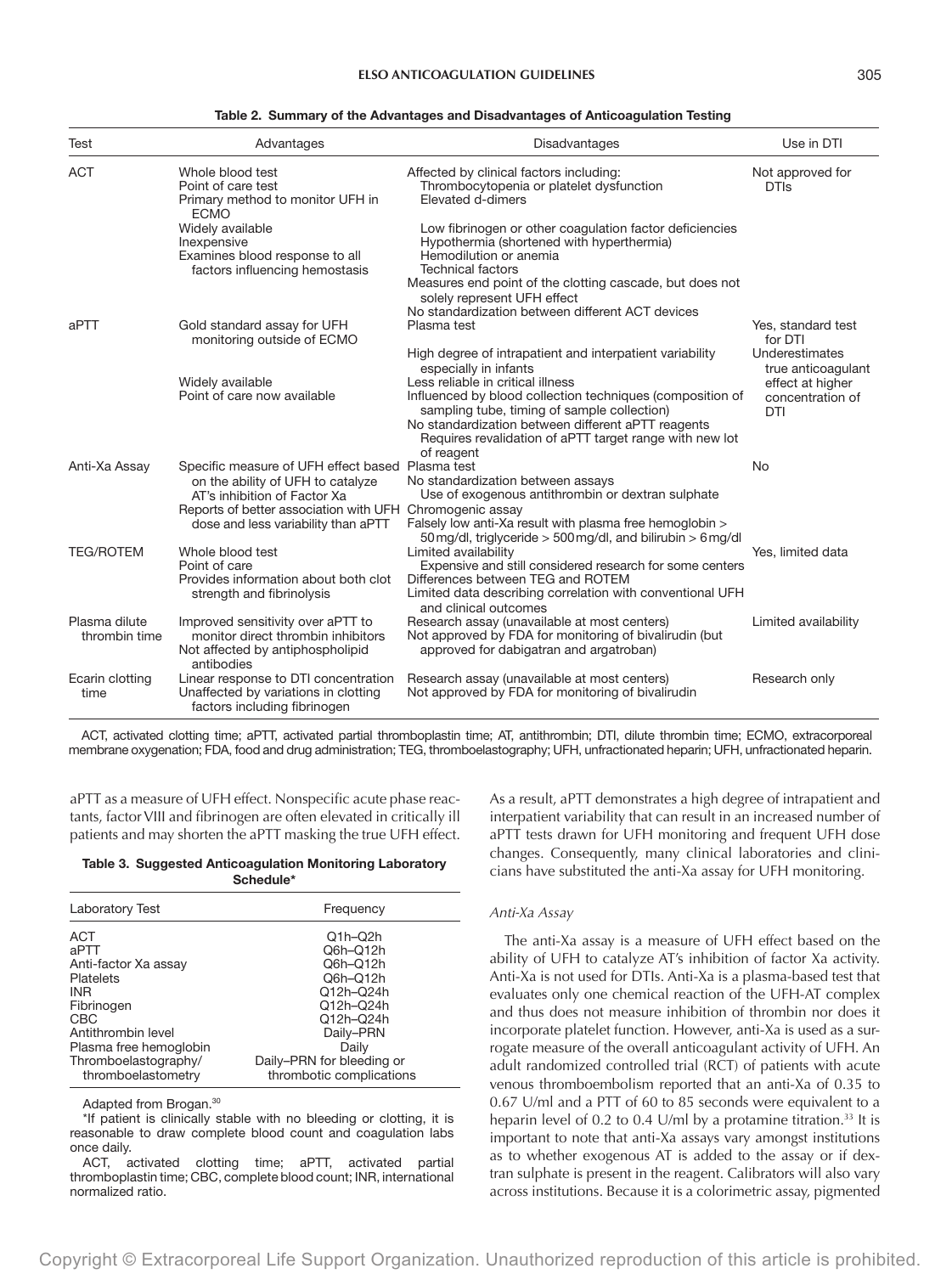| Anti-Factor Xa Goal<br>Range (units/ml) | Anti-Factor Xa<br>Level (units/ml) | <b>UFH Rate</b><br>Change | <b>ACT Goal</b><br>Range (s) |
|-----------------------------------------|------------------------------------|---------------------------|------------------------------|
| $0.3 - 0.5$                             | < 0.3                              | 110%-20%                  | ↑10–20                       |
|                                         | $0.3 - 0.5$                        | No change                 | No change                    |
|                                         | >0.5                               | 110%-20%                  | $110 - 20$                   |
| $0.4 - 0.6$                             | < 0.4                              | 110%-20%                  | 110-20                       |
|                                         | $0.4 - 0.6$                        | No change                 | No change                    |
|                                         | >0.6                               | 110%-20%                  | $110 - 20$                   |
| $0.5 - 0.7$                             | < 0.5                              | 110%-20%                  | 110-20                       |
|                                         | $0.5 - 0.7$                        | No change                 | No change                    |
|                                         | >0.7                               | 110%-20%                  | $110 - 20$                   |

Table 4. ELSO Suggested UFH Titration and ACT Goal Range Based on Anti-Factor Xa Levels

Adapted from Brogan.30

ACT, activated clotting time; UFH, unfractionated heparin.

or opaque plasma, such as that due to high bilirubin, triglyceride or free hemoglobin levels can result in an underestimation of UFH effect.34 Table 4 outlines ELSO's suggested UFH titration based on anti-Xa levels. In addition, Table 5 describes factors to consider when aPTT and anti-Xa testing are discordant.

#### *Viscoelastic Hemostatic Assays*

The viscoelastic hemostatic assays (VHA) are whole blood point of care coagulation assays used to measure the viscoelastic properties of the clot (Figure 1). Compared with standard coagulation tests including aPTT, anti-Xa, and ACT, VHAs allow for a global assessment of clot initiation (*e.g.* clotting time), clot strength or amplitude (*e.g.* fibrinogen and platelet contribution), and clot stability (*e.g.* fibrinolysis). The platelet contribution to clot formation can be calculated by the difference between the amplitudes measured after extrinsic or intrinsic activation and fibrinogen assays. While several devices were developed over the past decade, only two have been validated for clinical use: thromboelastometry (ROTEM) and thromboelastography (TEG). Each device comes with multiple assays allowing for extrinsic (EXTEM on ROTEM, RapidTEG on TEG) and intrinsic (INTEM on ROTEM and Kaolin-activated TEG) clot activation, assessment of fibrinogen contribution to formation (FIBTEM on ROTEM and FF-TEG), as well as heparinase assays (HEPTEM on ROTEM and Heparinase Kaolin-TEG).

The use of VHAs is currently recommended to guide the administration of blood products and coagulation factors in the presence of bleeding in patients undergoing cardiac and noncardiac surgery, as well as in trauma.35–37 While VHAs have never been validated as tools to predict bleeding, but rather to guide the administration of therapies, recent studies suggest that hypercoagulable states as demonstrated on TEG or ROTEM can predict the risk of thrombotic complications. Because both

devices come with heparinase assays, the ratio between clotting time measures with and without heparinase can be used to estimate the anticoagulation effect of UFH.

Viscoelastic hemostatic assays have been used in several randomized controlled trials in patients undergoing cardiac surgery.<sup>38,39</sup> The literature regarding use of VHAs in ECMO is increasing and small RCTs and retrospective case series have shown differing results regarding use of VHAs as predictors of clotting and bleeding.40–43

#### *Antithrombin*

Monitoring of AT has a strong pharmacologic rationale when using UFH, however, there is not consistent data suggesting that monitoring or replacing AT improves outcomes. Previous retrospective studies described that anticoagulation targets may be reached more easily, although not significantly, and lower doses of UFH may be required when AT supplementation is used.44,45 A highly anticipated pilot RCT of adult VV-ECMO patients randomizing patients to receive AT to achieve a goal 80% to 120% *versus* control found no difference in total UFH dose, bleeding, transfusion need, or thrombosis. However, a posthoc analysis reported that patients who received AT and had an AT level <60% had a decrease in UFH dose.<sup>46</sup> More evidence is needed before recommending routine AT monitoring and supplementation.

# *Future Tests for Direct Thrombin Inhibitors*

Activated partial thromboplastin time is currently the standard test for monitoring DTIs, but at higher doses of DTIs, such as those used for cardiopulmonary bypass in patients with HIT, aPTT shows a nonlinear response to DTI dose.<sup>47</sup> Plasma dilute thrombin time and ecarin chromogenic assay may be superior tests, but they are not available at most institutions.<sup>48,49</sup> When using DTIs, it is strongly suggested to have clinicians with expertise both in anticoagulation and ECMO to aid in dosing, monitoring, clinical management, and complications.

In summary, each anticoagulation monitoring test has merits and disadvantages. For each center an approach that allows for a tailored regimen of anticoagulation (regardless of agent used) and monitoring is necessary. At the very least, both a plasmabased test for anticoagulant effect and whole blood POC test for hemostasis should be available.

# *Recommendations Specific to Adult ECMO Patients*

There is variability in anticoagulation practices for adults supported with ECMO and as in pediatric ECMO this remains an area of active investigation. Importantly, some issues related

|  | Table 5. Algorithm for Discrepant Anticoagulation Tests |  |  |  |
|--|---------------------------------------------------------|--|--|--|
|  |                                                         |  |  |  |

|                                       |      |                                                                                        | aPTT (60–90s)                                                                            |                                                      |
|---------------------------------------|------|----------------------------------------------------------------------------------------|------------------------------------------------------------------------------------------|------------------------------------------------------|
| Anti-Factor Xa<br>$(0.3 - 0.7$ IU/ml) |      | LOW                                                                                    | Normal                                                                                   | High                                                 |
|                                       | Low  | Increase heparin                                                                       | Increase heparin                                                                         | Consider factor deficiency<br>and repletion with FFP |
|                                       | Hiah | Normal Consider hypercoagulable state<br>Unlikely to occur; consider repeating<br>labs | No change<br>Consider repeating labs, consider Decrease heparin<br>hypercoaquiable state | Repeat aPTT, consider FFP if still high              |

aPTT, activated partial thromboplastin time; FFP, fresh frozen plasma.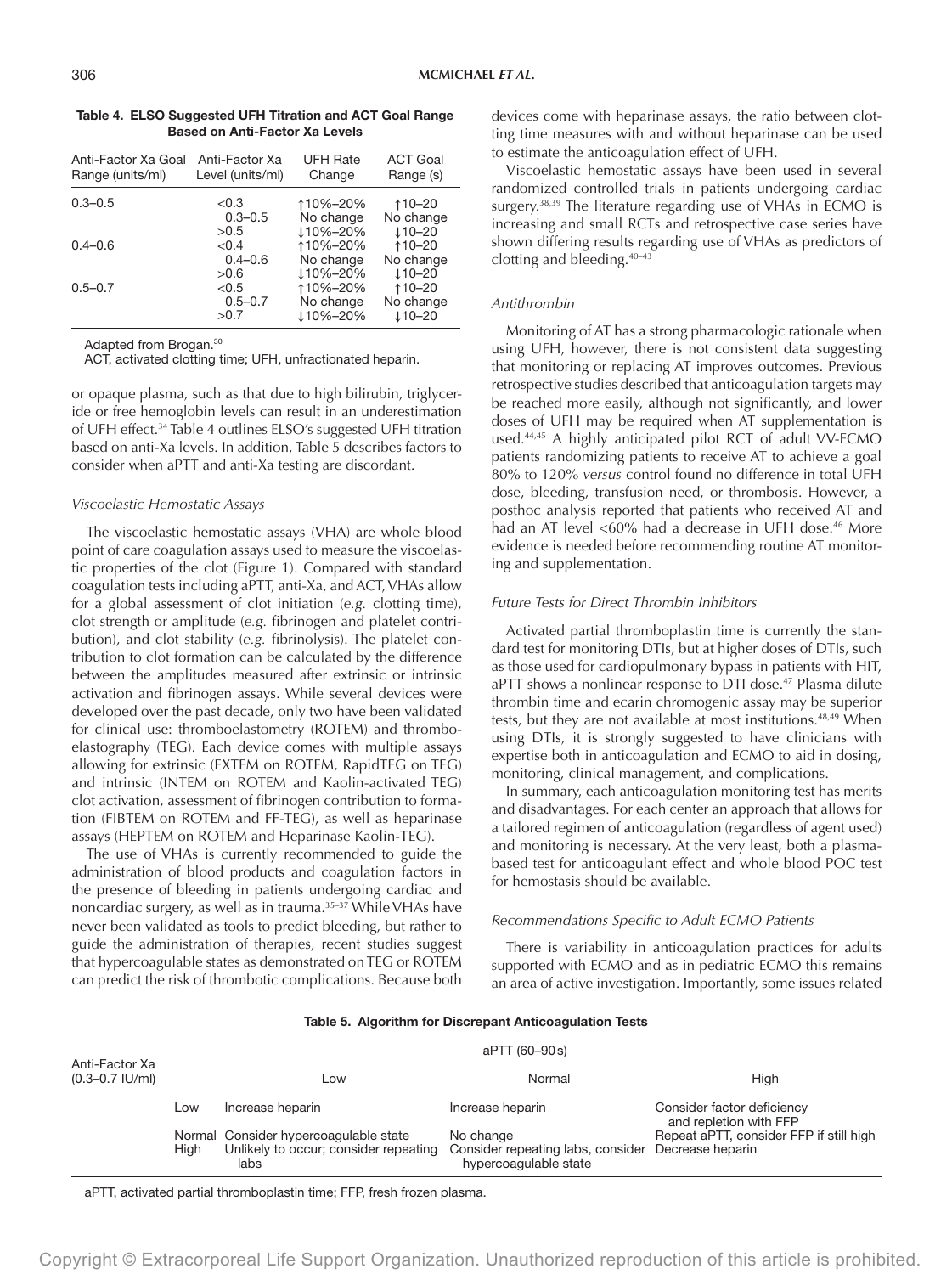

# **Extrinsic Pathway**

Example of VHA testing: Extrinsic pathway for ROTEM and TEG First parameter denotes ROTEM with its corresponding TEG value (if applicable)

- 1. Clotting time (CT, sec)/R (min)
- $2.$ Clot Formation Time (CFT, sec)/K (min)
- $3.$ Alpha-angle (α, degree)/Alpha-angle (α, degree)
- 4. Amplitude 10 min after CT (A10, min)
- $5<sub>1</sub>$ Maximum Clot Firmness (MCF, mm)/Maximum Amplitude (MA, mm)
- 6. Lysis Index 30 min after CT (LI30, %)/Lysis Index 30 min after MA (LY30, %)
- 7. Maximum Lysis (ML, %)

Figure 1. Example of VHA testing. TEG, thromboelastography; VHA, viscoelastic hemostatic assays.

to developmental hemostasis or to the use of lower blood flows associated with pediatric ECMO are less of a concern in adults, making typical anticoagulation strategies easier. Nevertheless, the rate of bleeding and thrombotic complications is still a concern and is the motivation for the development of new strategies.

There is currently a paucity of evidence to guide optimal anticoagulation management in adult ECMO patients. The current tendency is towards less anticoagulation especially in VV-ECMO where multiple retrospective studies suggest that either lower (or no) anticoagulation is safe and feasible.<sup>50,51</sup> Although these data are encouraging, we cannot yet recommend the routine use of no anticoagulation for VV-ECMO. The most recent pilot randomized study of low heparin *versus* usual care showed a significant decrease in the dose of heparin and in the mean aPTT and anti-Xa without increasing the rate of complications.52 However, this study did not conclude on the superiority of a low-dose heparin protocol for ECMO. Fortunately, there are both ongoing (NCT04496362) and planned (NCT04273607) studies that will help to answer

the question regarding the safety of a no anticoagulation strategy for adult VV-ECMO.

For VA-ECMO, given the concerns of systemic emboli, the routine use of anticoagulation is currently recommended. A recent retrospective study on VA-ECMO patients suggested that the absence of anticoagulation is safe in adult VA-ECMO patients and is associated with decreased transfusion and hemorrhagic complication without an increase in thrombotic events.53 However, well-powered randomized controlled trials are still needed to draw definitive conclusions on the safety and feasibility of VA-ECMO without anticoagulation.

# **Management of Bleeding and Thrombotic Complications**

# *Optimal Blood Product Replacement*

There is a lack of studies to guide blood product transfusion practices in ECMO patients. Table 6 describes one approach for blood product replacement based on clinical experience and local center clinical guidelines.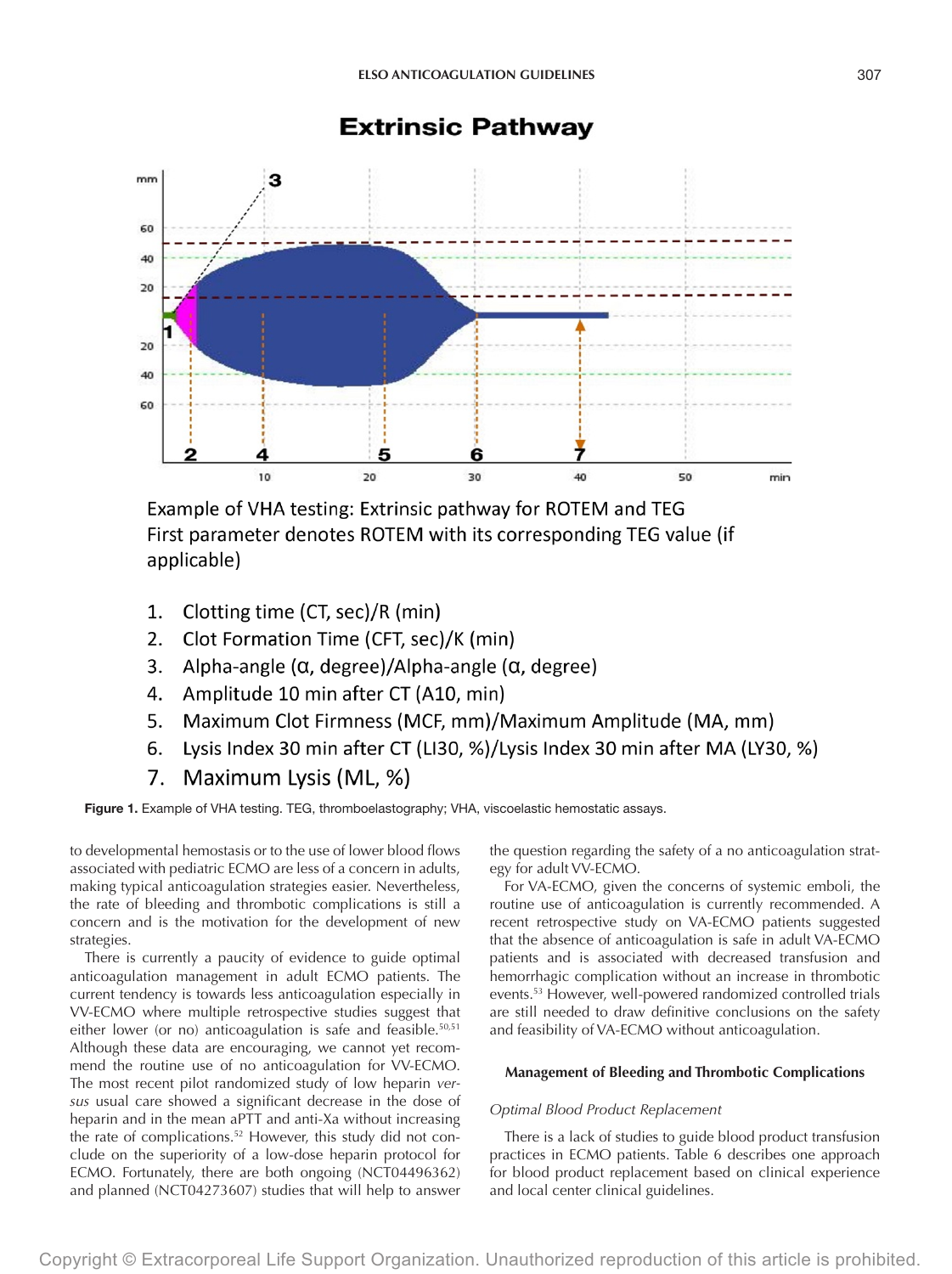| Table 6. Blood Product Goal and Replacement |  |  |  |  |
|---------------------------------------------|--|--|--|--|
|---------------------------------------------|--|--|--|--|

| Goal                                                                                                                      | <b>Product to Transfuse</b>                                                                                                                                                                        |
|---------------------------------------------------------------------------------------------------------------------------|----------------------------------------------------------------------------------------------------------------------------------------------------------------------------------------------------|
| $\geq$ 100,000 × 10 <sup>9</sup> /L (bleeding patient)                                                                    | Platelets 10 ml/kg (max 2 units)                                                                                                                                                                   |
| <1.5 (bleeding patient)                                                                                                   | Fresh frozen plasma 10 ml/kg (max 2 units)                                                                                                                                                         |
| >1.5 g/L (bleeding patient or before surgical intervention)                                                               | Cryoprecipitate 1 unit/5 kg (max 6 units)                                                                                                                                                          |
| >70-90g/L (consider higher goal for neonates and children with cyanotic                                                   | Packed RBCs 10 ml/kg (max 2 units)                                                                                                                                                                 |
| >50%-80% (>0.5-0.8 U/ml), consider AT replacement if on maximum<br>dose of UFH and unable to obtain anticoagulation goals | AT concentrate:<br>Thrombate III dose $(IU)$ =                                                                                                                                                     |
|                                                                                                                           | [desired $AT$ – current $AT$ ] x weight (kg)<br>1.4                                                                                                                                                |
|                                                                                                                           | $\geq$ 50,000–100,000 × 10 <sup>9</sup> /L (nonbleeding patient)<br><3 (nonbleeding patient)<br>>1 g/L (nonbleeding patient)<br>congenital heart disease or lower goal for stable, adult patients) |

AT, antithrombin; RBCs, red blood cells; INR, international normalized ratio; UFH, unfractionated heparin.

A survey of 187 ECMO centers in 2013 by Bembea et al.<sup>31</sup> found variable thresholds for blood product transfusion with the majority of centers using a hematocrit of 35% with a range of 25% to 40% as a trigger for transfusion of red blood cells. The current ELSO Red Book recommends maintaining a hemoglobin of 140 to 150g/L or hematocrit >40.30 The median platelet count that triggered platelet transfusion in the survey was 100,000 $\times$ 10<sup>9</sup>/L with a range of 50,000 to 200,000 $\times$ 10<sup>9</sup>/L.<sup>31</sup> The survey was repeated in 2021 and found that platelet transfusion practices still vary widely amongst pediatric ECMO centers.3 Given concerns about the association of fluid overload and mortality as well as blood product storage issues, some centers are reexamining their transfusion thresholds and suggest that a conservative transfusion strategy may be safe in the adult ECMO population.<sup>54</sup> Unfortunately, insufficient evidence currently exists to define a safe lower hemoglobin threshold for children.55 Given this lack of evidence, recent expert consensus guidelines for pediatric ECMO patients recommended focusing on markers of adequate regional and systemic oxygen delivery such as mixed venous saturation, lactate, systemic oxygen saturation, and cerebral and somatic oximetry in addition to the hemoglobin number.<sup>55</sup>

For adults, the most recent survey on anticoagulation practice demonstrated that more than 75% of the centers (*N* = 47) used a hemoglobin threshold of 100g/L and 45% of the centers used 80g/L as a transfusion threshold. The most common platelet threshold was 50,000×109 /L in 67% of the centers and most common fibrinogen transfusion threshold was 2 g/L.<sup>2</sup> More recently, a Canadian expert consensus document for the adult VV nonbleeding ECMO patient recommended a transfusion threshold of 70 to 75g/L for hemoglobin and 50,000×109 /L for platelets. Although there is a lack of studies, a restrictive strategy seems reasonable in nonbleeding adult ECMO patients.56

#### *Hemorrhage and Thrombosis*

Both bleeding and thrombotic complications are associated with increased morbidity and mortality.<sup>57,58</sup> Overall, bleeding complications are more frequent than thrombotic complications.57,59–61 If there is excessive bleeding, particularly in post cardiotomy patients, holding the UFH for 4 to 6 hours is reasonable. In some circumstances where bleeding is difficult to control, the UFH may be held up to 12 hours or longer until bleeding is controlled. Case reports in trauma patients with a high risk of bleeding have shown feasibility in running heparin-free ECMO circuits.<sup>62-64</sup> If anticoagulation is held, frequent evaluation of the need to restart anticoagulation and the circuit thrombus burden is recommended as thrombosis of the circuit could result in catastrophic complications or death.

Surgical site bleeding may be controlled locally by topical hemostats such as gauze swabs, gelatin sponge (Gelfoam), thrombin soaked gelfoam, thrombin bonded gelatin granules (Flo-Seal), oxidized cellulose (Surgicel), or thrombin and fibrinogen sealant (Tisseel).<sup>65</sup> For clinically significant bleeding or following major procedures on ECMO, aminocaproic acid (Amicar) and tranexamic acid (TXA) have been shown in some studies to reduce incidence of surgical bleeding when used prophylactically or after surgical operation while others have shown no difference in bleeding outcomes.<sup>66-70</sup> Both these agents function through the inhibition of plasminogen conversion and thus prevent fibrinolysis. In addition, they optimize platelet functionality. Nonspecific risk of thrombosis is likely increased when antifibrinolytics are administered. Monitoring response with VHA is suggested, if available.

Circuit thrombosis becomes clinically relevant if it requires circuit intervention or is associated with severe hemolysis. Hemolysis is an under-recognized complication as not all ECMO centers measure plasma free hemoglobin. Hemolysis occurs when the red blood cell membrane ruptures because of mechanical trauma, releasing free hemoglobin into the plasma. The circulating free hemoglobin precipitates in renal tubules, which may lead to hemoglobinuria nephropathy. Free hemoglobin in plasma is also cytotoxic leading to endothelial dysfunction and vasoconstriction secondary to the consumption of nitric oxide.<sup>71</sup> The free hemoglobin concentration in ECMO patients is associated with risks of both renal impairment and death.<sup>71,72</sup> When plasma free hemoglobin is not readily available, other measures routinely performed such as d-dimer, transmembrane pressure, and platelet count can also be used as surrogate markers for potential increase in circuit thrombotic load. In small retrospective studies, increase in d-dimer in particular has been shown to be an early predictor of membrane oxygenator failure.<sup>73-75</sup>

In conclusion, the current data and practices developed through decades of experience suggest that anticoagulation should be used for most ECMO patients, although there are some clear differences between children and adults. Thrombosis and hemorrhagic management during ECMO should be tailored to the individual patient and condition being supported by ECMO. New developments in circuit materials and an increasing experience in the management of ECMO in large centers may allow for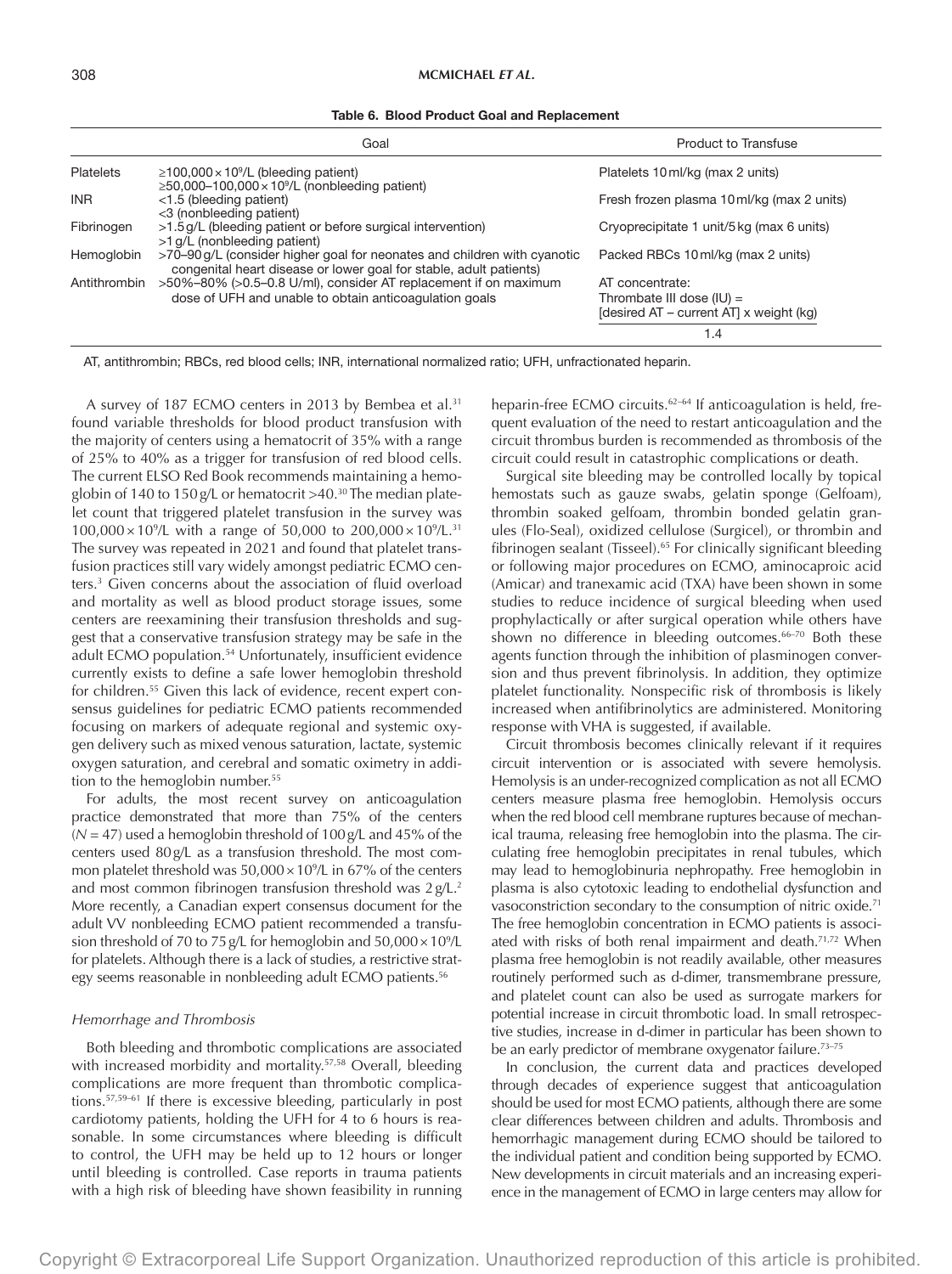more restrictive anticoagulation strategies to be developed. We recommend each center develop a local strategy for anticoagulation based on experience as well as availability of different monitoring techniques. Consultation with a hematologist or ECMO experts specializing in anticoagulation should be considered for managing complex hemorrhagic or thrombotic complications or other difficulties in anticoagulation. Multicenter research is vital to uniformize practices and improve patient outcomes.

#### **Acknowledgment**

We thank Elaine Cooley, MSN RN, Peter Rycus, MPH, Christine Stead, CEO, and the ELSO Board Members for their invaluable contribution to the development of this guideline.

#### **References**

- 1. Saini A, Spinella PC: Management of anticoagulation and hemostasis for pediatric extracorporeal membrane oxygenation. *Clin Lab Med* 34: 655–673, 2014.
- 2. Esper SA, Welsby IJ, Subramaniam K, et al: Adult extracorporeal membrane oxygenation: An international survey of transfusion and anticoagulation techniques. *Vox Sang* 112: 443–452, 2017.
- 3. Ozment CP, Scott BL, Bembea MM, Spinella PC; Pediatric ECMO (PediECMO) subgroup of the Pediatric Acute Lung Injury and Sepsis Investigators (PALISI) Network and the Extracorporeal Life Support Organization (ELSO): Anticoagulation and transfusion management during neonatal and pediatric extracorporeal membrane oxygenation: A survey of medical directors in the United States. *Pediatr Crit Care Med* 22: 530–541, 2021.
- 4. Hirsh J, Raschke R, Warkentin TE, Dalen JE, Deykin D, Poller L: Heparin: mechanism of action, pharmacokinetics, dosing considerations, monitoring, efficacy, and safety. *Chest* 102(Suppl 4): 337s–351s, 1992.
- 5. McDonald MM, Jacobson LJ, Hay WW Jr, Hathaway WE: Heparin clearance in the newborn. *Pediatr Res* 15: 1015–1018, 1981.
- 6. Andrew M, Marzinotto V, Massicotte P, et al: Heparin therapy in pediatric patients: a prospective cohort study. *Pediatr Res* 35: 78–83, 1994.
- 7. Newall F, Johnston L, Ignjatovic V, Monagle P: Unfractionated heparin therapy in infants and children. *Pediatrics* 123: e510– e518, 2009.
- 8. Hvas AM, Favaloro EJ, Hellfritzsch M: Heparin-induced thrombocytopenia: pathophysiology, diagnosis and treatment. *Expert Rev Hematol* 14:335–346, 2021.
- 9. Lee GM, Arepally GM: Heparin-induced thrombocytopenia. *Hematology Am Soc Hematol Educ Program* 2013: 668–674, 2013.
- 10. Greinacher A: CLINICAL PRACTICE. Heparin-induced thrombocytopenia. *N Engl J Med* 373: 252–261, 2015.
- 11. Preston TJ, Dalton HJ, Nicol KK, Ferrall BR, Miller JC, Hayes D Jr: Plasma exchange on venovenous extracorporeal membrane oxygenation with bivalirudin anticoagulation. *World J Pediatr Congenit Heart Surg* 6: 119–122, 2015.
- 12. Ranucci M: Bivalirudin and post-cardiotomy ECMO: A word of caution. *Crit Care* 16: 427, 2012.
- 13. Ranucci M, Ballotta A, Kandil H, et al; Surgical and Clinical Outcome Research Group: Bivalirudin-based versus conventional heparin anticoagulation for postcardiotomy extracorporeal membrane oxygenation. *Crit Care* 15: R275, 2011.
- 14. Bianchi P, Cotza M, Beccaris C, et al; Surgical and Clinical Outcome REsearch (SCORE) group: Early or late fresh frozen plasma administration in newborns and small infants undergoing cardiac surgery: The APPEAR Randomized Trial. *Br J Anaesth* 118: 788–796, 2017.
- 15. Netley J, Roy J, Greenlee J, Hart S, Todt M, Statz B: Bivalirudin anticoagulation dosing protocol for extracorporeal membrane oxygenation: A retrospective review. *J Extra Corpor Technol* 50: 161–166, 2018.
- 16. Pieri M, Agracheva N, Bonaveglio E, et al: Bivalirudin versus heparin as an anticoagulant during extracorporeal membrane oxygenation: A case-control study. *J Cardiothorac Vasc Anesth* 27: 30–34, 2013.
- 17. Sanfilippo F, Asmussen S, Maybauer DM, et al: Bivalirudin for alternative anticoagulation in extracorporeal membrane oxygenation: A systematic review. *J Intensive Care Med* 32:312–319, 2017.
- 18. Jyoti A, Maheshwari A, Daniel E, Motihar A, Bhathiwal RS, Sharma D: Bivalirudin in venovenous extracorporeal membrane oxygenation. *J Extra Corpor Technol* 46: 94–97, 2014.
- 19. Young G, Yonekawa KE, Nakagawa P, Nugent DJ: Argatroban as an alternative to heparin in extracorporeal membrane oxygenation circuits. *Perfusion* 19: 283–288, 2004.
- 20. Berei TJ, Lillyblad MP, Wilson KJ, Garberich RF, Hryniewicz KM: Evaluation of systemic heparin versus bivalirudin in adult patients supported by extracorporeal membrane oxygenation. *ASAIO J* 64: 623–629, 2018.
- 21. Sin JH, Lopez ND: Argatroban for heparin-induced thrombocytopenia during venovenous extracorporeal membrane oxygenation with continuous venovenous hemofiltration. *J Extra Corpor Technol* 49: 115–120, 2017.
- 22. Menk M, Briem P, Weiss B, et al: Efficacy and safety of argatroban in patients with acute respiratory distress syndrome and extracorporeal lung support. *Ann Intensive Care* 7: 82, 2017.
- 23. Beiderlinden M, Treschan T, Görlinger K, Peters J: Argatroban in extracorporeal membrane oxygenation. *Artif Organs* 31: 461– 465, 2007.
- 24. Rougé A, Pelen F, Durand M, Schwebel C: Argatroban for an alternative anticoagulant in HIT during ECMO. *J Intensive Care* 5: 39, 2017.
- 25. Kaseer H, Soto-Arenall M, Sanghavi D, et al: Heparin vs bivalirudin anticoagulation for extracorporeal membrane oxygenation. *J Card Surg* 35: 779–786, 2020.
- 26. Rivosecchi RM, Arakelians AR, Ryan J, et al: Comparison of Anticoagulation Strategies in Patients Requiring Venovenous Extracorporeal Membrane Oxygenation: Heparin Versus Bivalirudin. *Crit Care Med* 49:1129–1136, 2021.
- 27. Hamzah M, Jarden AM, Ezetendu C, Stewart R: Evaluation of bivalirudin as an alternative to heparin for systemic anticoagulation in pediatric extracorporeal membrane oxygenation. *Pediatr Crit Care Med* 21: 827–834, 2020.
- 28. Machado DS, Garvan C, Philip J, et al: Bivalirudin may reduce the need for red blood cell transfusion in pediatric cardiac patients on extracorporeal membrane oxygenation. *ASAIO J* 67: 688– 696, 2021.
- 29. Seelhammer TG, Bohman JK, Schulte PJ, Hanson AC, Aganga DO: Comparison of bivalirudin versus heparin for maintenance systemic anticoagulation during adult and pediatric extracorporeal membrane oxygenation. *Crit Care Med* 49: 1481–1492, 2021.
- 30. Brogan T. (ed): Extracorporeal Life Support: The ELSO Red Book. 5 ed, Ann Arbor, MI: Extracorporeal Life Support Organization, 2017.
- 31. Bembea MM, Annich G, Rycus P, Oldenburg G, Berkowitz I, Pronovost P: Variability in anticoagulation management of patients on extracorporeal membrane oxygenation: An international survey. *Pediatr Crit Care Med* 14: e77–e84, 2013.
- 32. Basu D, Gallus A, Hirsh J, Cade J: A prospective study of the value of monitoring heparin treatment with the activated partial thromboplastin time. *N Engl J Med* 287: 324–327, 1972.
- 33. Levine MN, Hirsh J, Gent M, et al: A randomized trial comparing activated thromboplastin time with heparin assay in patients with acute venous thromboembolism requiring large daily doses of heparin. *Arch Intern Med* 154: 49–56, 1994.
- 34. Kostousov V, Nguyen K, Hundalani SG, Teruya J: The influence of free hemoglobin and bilirubin on heparin monitoring by activated partial thromboplastin time and anti-Xa assay. *Arch Pathol Lab Med* 138: 1503–1506, 2014.
- 35. Boer C, Meesters MI, Milojevic M, et al; Task Force on Patient Blood Management for Adult Cardiac Surgery of the European Association for Cardio-Thoracic Surgery (EACTS) and the European Association of Cardiothoracic Anaesthesiology (EACTA): 2017 EACTS/EACTA Guidelines on patient blood management for adult cardiac surgery. *J Cardiothorac Vasc Anesth* 32: 88–120, 2018.
- 36. Kozek-Langenecker SA, Ahmed AB, Afshari A, et al: Management of severe perioperative bleeding: Guidelines from the European Society of Anaesthesiology: First update 2016. *Eur J Anaesthesiol* 34: 332–395, 2017.